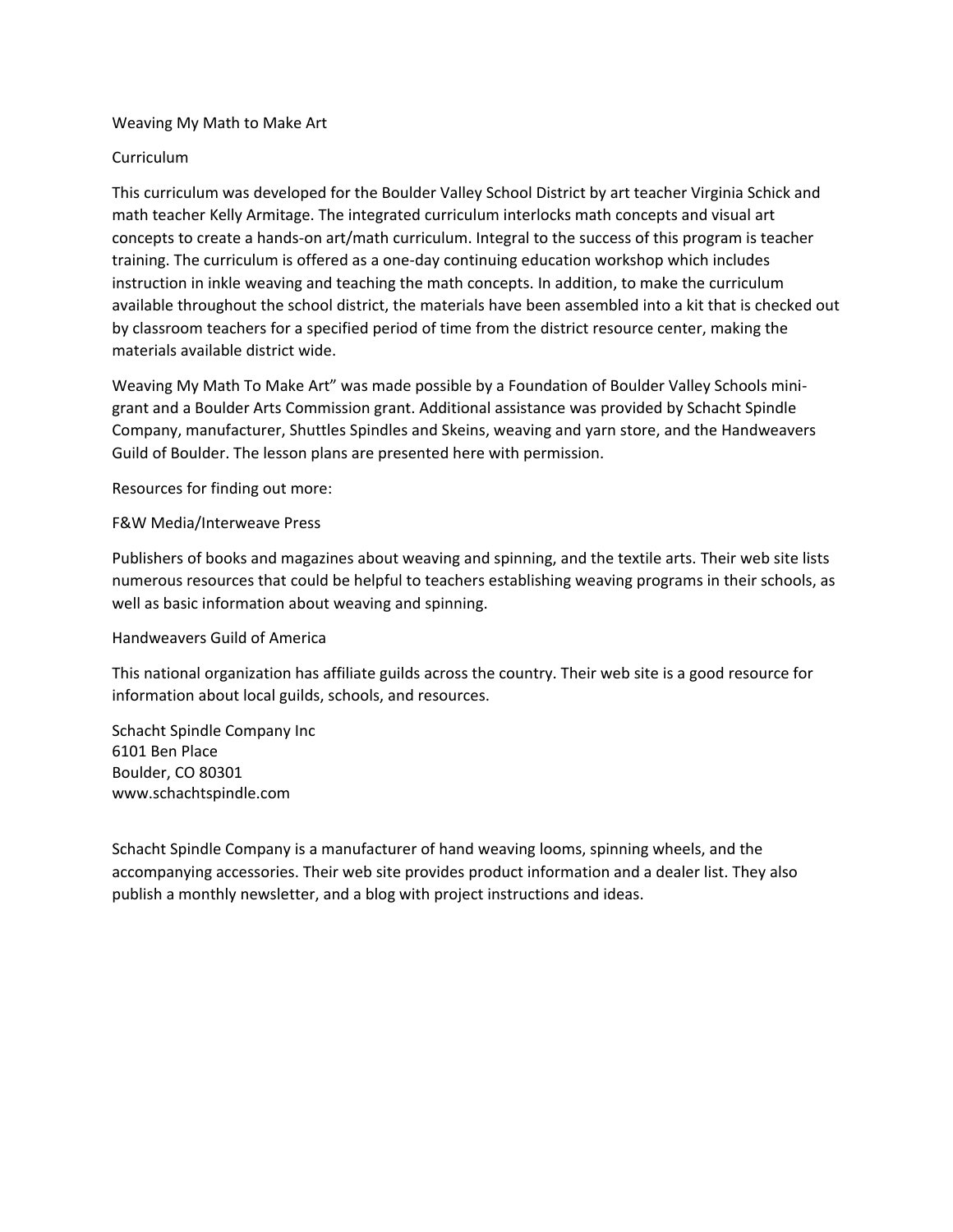Weaving Math To Make Art Art lesson #1 Introduction to textiles and weaving One 50-minute period

Students will read *The Goat in the Rug* by Geraldine, a story of the steps of shearing, washing, combing, dyeing, spinning, warping, and weaving a Navajo rug. Students begin to explore weavings by looking at textile art from people and places from the Inca, colorful belts from Guatemala, tapestries from Europe, Kente cloth from Africa, and Kimonos from Japan. They will discuss what they see. Students will learn the vocabulary words, warp, weft, heddle, inkle loom, shed, beating, and shuttle by identifying them with an inkle loom. Finally, students will play "the snowball game" to assess whetherh they know the vocabulary words.

## **Objectives:**

- 1. Students will begin exploring weaving in literature.
- 2. Students will see many textile art forms from many time periods and cultures.
- 3. Students will begin learning weaving vocabulary
- 4. Students will participate in assessment of vocabulary acquisition.

## **Materials:**

**Teacher**  Textile books *The Goat in the Rug* or *Charlie Needs a Cloak* CD with textiles, such as *With Open Eyes* Visuals Weaving books Two or more warped inkle looms and shuttles CD player *Spin the Weaver's Song* CD **Students**  8" x 5" paper Pen or pencil

#### **Sequence:**

10 minutes. Motivator. Play "Song of the Sky Loom", a Native American prayer by the Tewa people. Read *The Goat in the Rug* or *Charlie Needs a Cloak.* 

20 minutes. Introduce. Introduce the unit by showing as many different kinds of textile art forms from many different places and times. Use many different resources. Concentrate on the qualities of color, function, beauty, and how the textiles are made. Briefly discuss art.

If students become "bored on the floor", ask small groups to each take a book or CD rom, or set of visuals and discuss in small groups. Ask them to find their favorite, least favorite, most colorful, strangest, something they never knew existed, etc. Have groups report back to the entire group. 10 minutes. Show students a warped inkle loom. If possible, pass several warped inkle looms with some weaving on them around for the students to examine. Identify words listed above. Review several times with the students asking them to come up and identify the parts and learn the weaving vocabulary.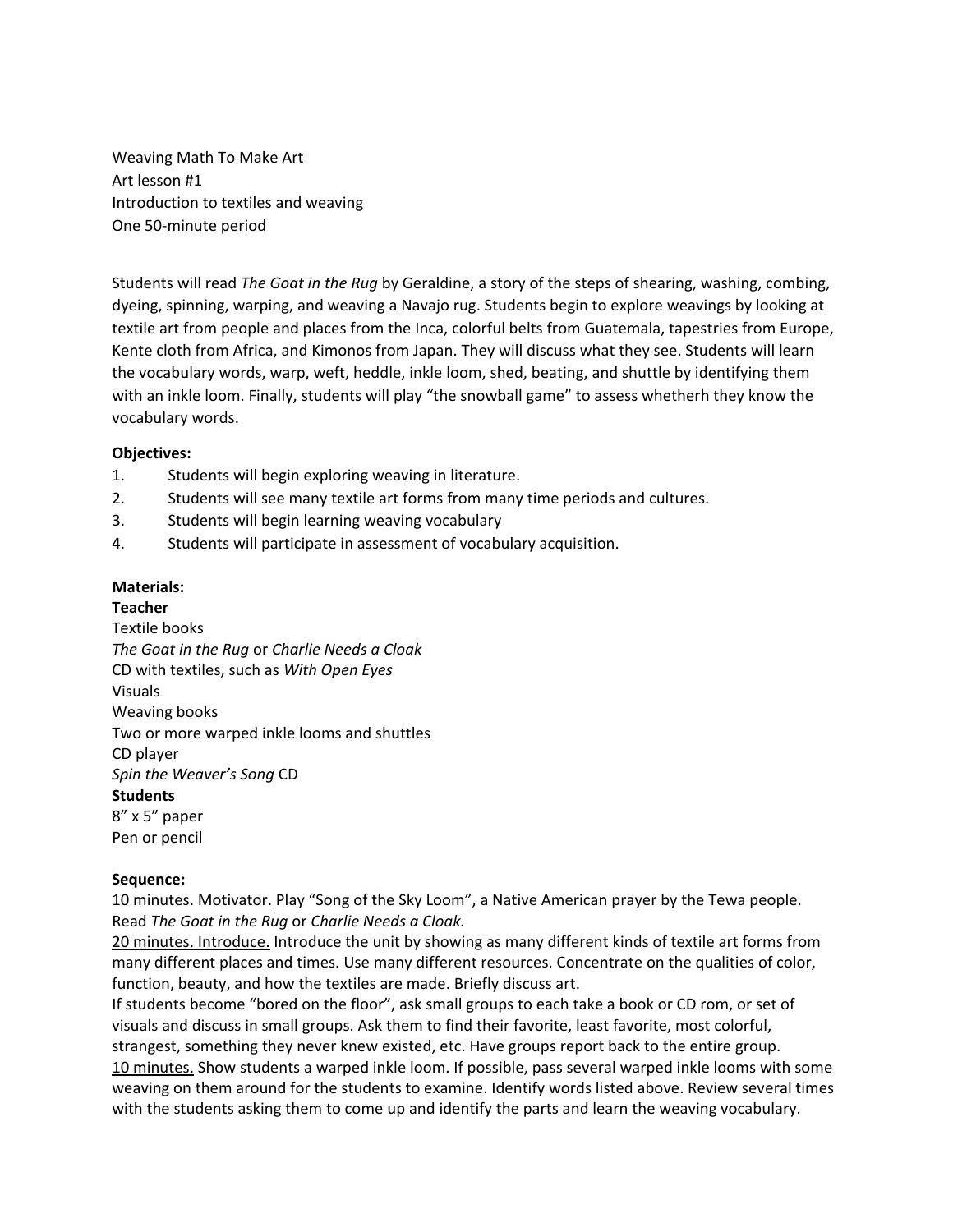10 minutes. Play "the snowball game". Split the class into two or three groups.

Ask each student to write one of the vocabulary words on their paper. Put pens away and crumple up papers like snowballs. Play "The Weaver" song. Students can throw "snowballs" during the verses of the song. During the chorus they must stop throwing snow and sing along At the end of the along, each student must find a snowball. After the song is over, they must open the snowball and identify the vocabulary word either by pointing it out on the loom or verbally explaining the word.

**Assessment:** Record how well students did with the vocabulary.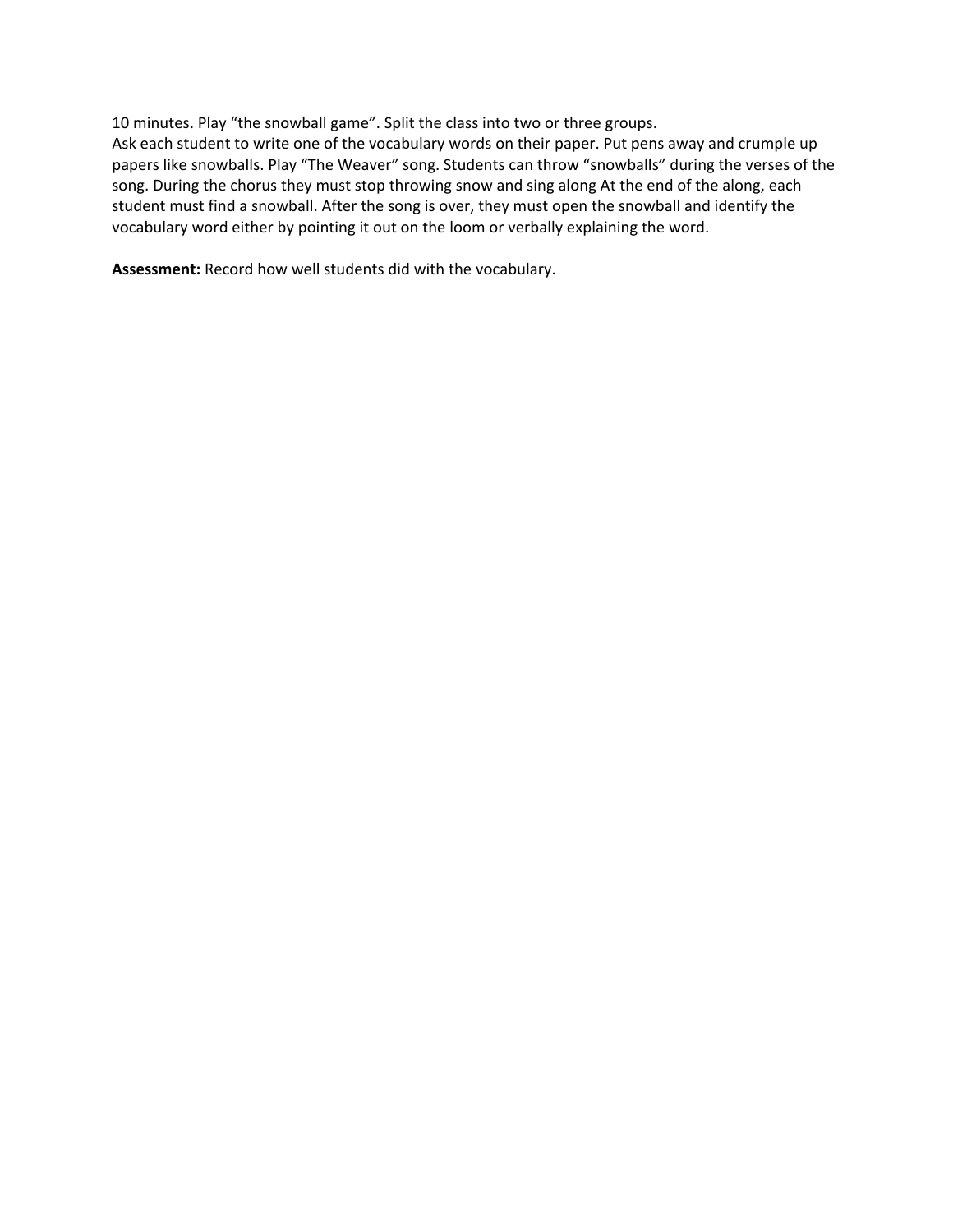Weaving Math to Make Art Lesson #2 Introduction to Inkle Loom Weaving One 50-minute class

Students will be introduced to inkle weaving. They will watch how to warp a loom and practice warping a loom. They will watch how to make a pattern and practice making up a pattern of their own.

#### **Objectives:**

- 1. Students will see and discuss inkle weavings.
- 2. Students will see and practice how to warp an inkle loom.
- 3. Students will see and practice how to design a pattern for inkle loom weaving.
- 4. Students will review vocabulary words.
- 5. Students will use color theory to design patterns.

# **Materials:**

## **Teacher**

CD player and "Songs From the Loom" CD 1 inkle loom and 1 belt shuttle per student 5 string heddles for each loom 10 yards of cotton carpet warp or smooth yarn per student The Weaver's Inkle Pattern Directory (Anne Dixson), book Inkle Weaving A-Z (Jane Patrick), DVD Dia's Story Cloth, book Woven inkle samples Design pattern worksheet **Students**  Graph paper Colored pencils

#### **Sequence:**

10 minutes. Motivator. Play the song, "Sweet Becky at the Loom". Read Dia's Story Cloth. 5 minutes. Introduce. Introduce inkle weaving. Show inkle weaving samples. Show visuals from inkle weaving book as well. Briefly discuss the history of inkle weaving.

15 minutes. Demonstrate how to warp the inkle loom with a short warp. Emphasize the heddle use. Pass out looms with heddles on them and yarn balls. Ask students to practice warping their looms. 20 minutes. Demonstrate how to design a pattern and draft it on graph paper. Discuss color choice and theme for their art. Show examples of patterns and how to graph them. Pass out colored pencils. Students complete design pattern worksheet. Pass out graph paper. Have students design and graph two patterns.

**Assessment:** Have them hand in both assignments to check for understanding.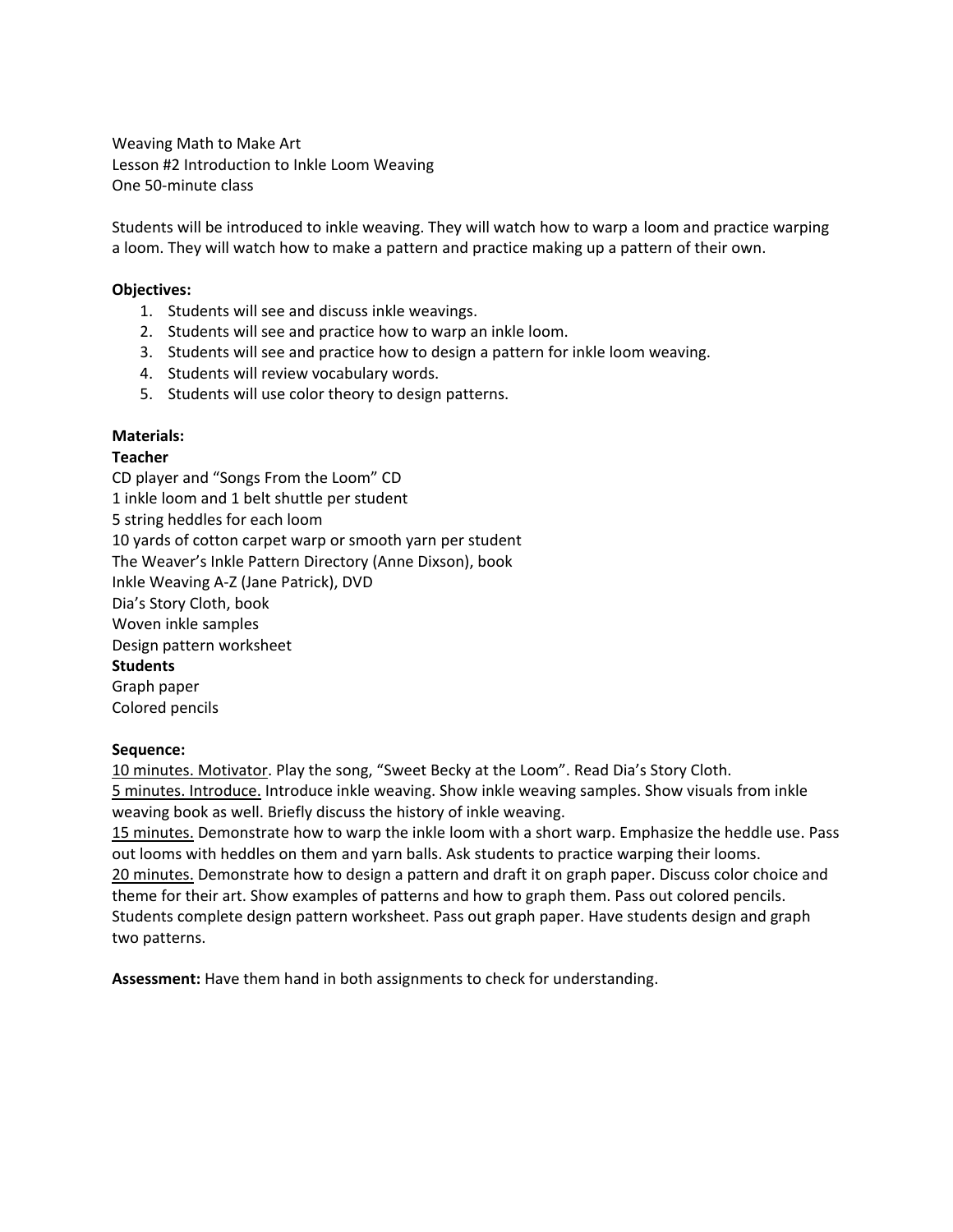Weaving Math to Make Art Lesson #3 Warping the Inkle Loom 2.5 hours, extra-long art period

Students will warp their looms with patterns and colors. Weavers from the community and parent volunteers will assist students.

## **Objectives:**

- 1. Students will use pattern letter sequence to warp their looms.
- 2. Students will warp looms using good technique.

## **Materials:**

**Teacher**  Same materials as used for students Loom set up ready to weave **Students**  Heddles (will depend on pattern) Inkle loom Belt shuttle **Scissors** Tape Yarn Schacht weaving booklet, pages 3-4 (download from website at: [http://schachtspindle.com/pdfs/inkle-](http://schachtspindle.com/pdfs/inkle-manual.pdf)

# [manual.pdf\)](http://schachtspindle.com/pdfs/inkle-manual.pdf)

## **Sequence:**

\*\*Have students come prepared with their written pattern, measured yarn, loom and shuttle.\*\* Before beginning to warp, be sure that the tension pegs are secured in the middle of the slit opening. 15 minutes. Teacher demonstrates how to warp looms using a pattern. Teacher demonstrates how to change colors in the patter and install the heddles. Teacher demonstrates how to mark off pattern as student warps.

STRESS THAT CARE AND PATIENCE AND TECHNIQUE TO WARP PERFECTLY WILL PAY OFF IN A BEAUTIFUL WOVEN BAND.

90-120 minutes. Students warp looms. (Our patterns were under 60 ends and it took most students a little over an hour to warp. The allotted time will increase or decrease depending on the number of ends.) One adult for every 5-7 students is optimal. Adults do not have to be weavers but must see the demonstration and understand the process.

## **Troubleshooting Tips:**

- Double check that the tension peg is set in the center of the slot.
- Watch to make sure students cross off pattern as they warp.
- Watch that students install heddles correctly.
- Watch that students alternate heddled and unheddled threads.
- Check to see that student's knots are tight.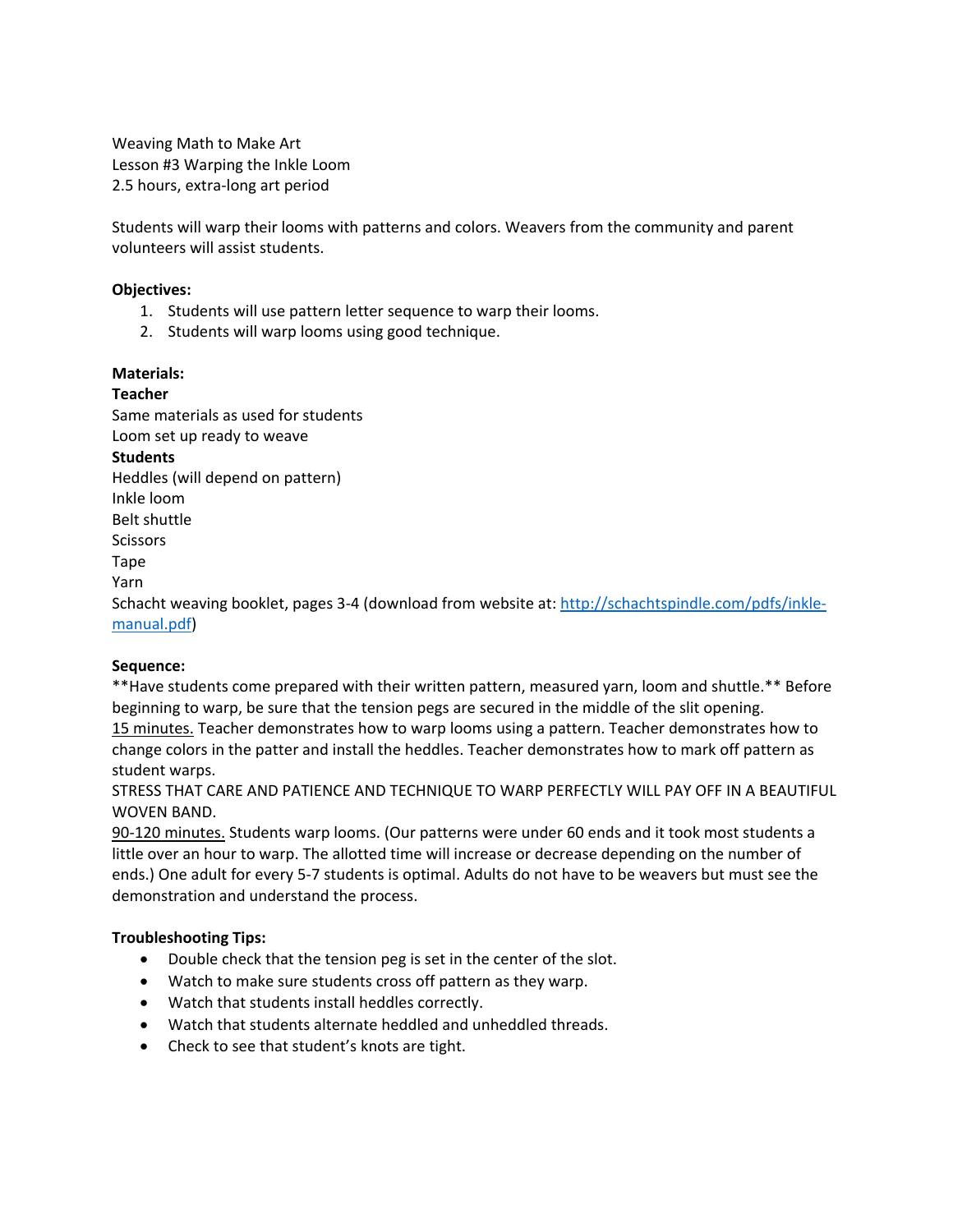Weaving Math to Make Art Lesson #4 Weaving

2.5 hours, can be split up

Students will weave inkle loom belts using good weaving technique.

#### **Objectives:**

- 1. Students will weave on inkle looms.
- 2. Students will have good technique, such as even selvedges, straight wefts, etc.

#### **Materials:**

**Teacher**  Same as for students Weaving music **Students**  Warped inkle looms Belt shuttles Weft yarn

#### **Sequence:**

\*\*Make sure tension pegs are tight. Be sure that students begin weaving 6"-8" past tied knots. Advance warp as needed.\*\*

10 minutes. Teacher demonstrates how to begin weaving, including how to get the up shed and the down shed. Show students how to secure the weft at the beginning of the weaving, and then how to open the shed, weave across, change sheds and pull the weft snug against the selvedge. Demonstrate how to wind the weft yarn onto the shuttle, how to use the shuttle correctly, and how to beat the weft with the shuttle.

140 minutes. Students weave. After 10-15 minutes, gather students together and demonstrate good weaving technique. Demonstrate how to advance the warp as the weaving progresses.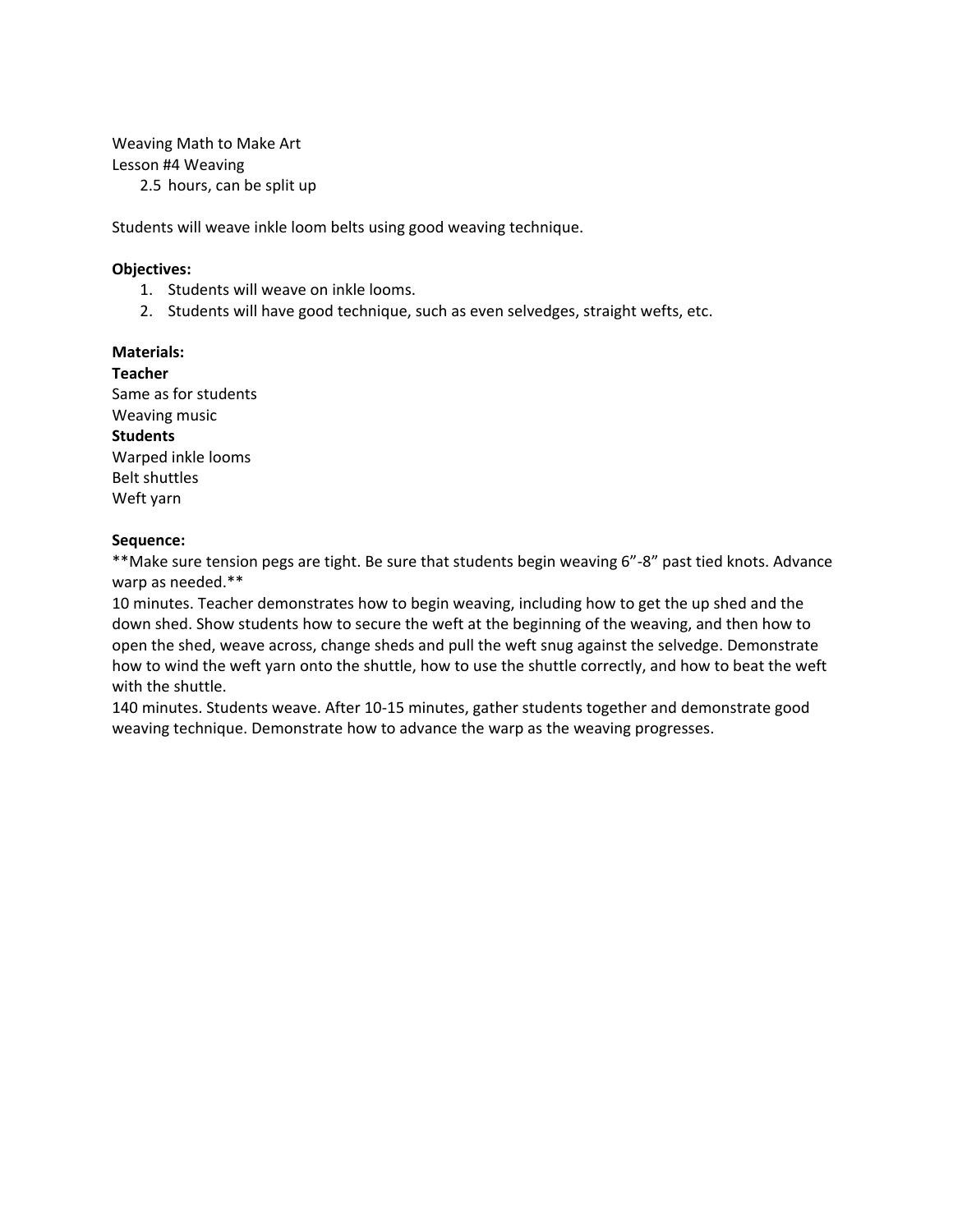Weaving Math to Make Art Lesson #5 Finishing Weavings 50 minutes

Students will finish weavings using one or several techniques for finishing.

## **Objectives:**

- 1. Students will use one or more finishing techniques as shown in teacher samples.
- 2. Students will use good techniques and craftsmanship when finishing.

## **Materials**

## **Teacher**

Same as students for demonstration Woven samples with different finishing techniques. Students Woven belt Blunt needle (tapestry needle) Scissors Tape Accessories, as desired

# **Sequence:**

15 minutes. Teacher demonstrates several finishing techniques.

- 1. Blunt needle finishing of loose weft end.
- 2. Making a plain fringe.
- 3. Twisted end finish.
- 4. Sewn finish
- 5. Wrapped finish
- 6. Other textile techniques for a finish: macramé, beads, tassels, buckles.

35 minutes. Students finish ends of weaving.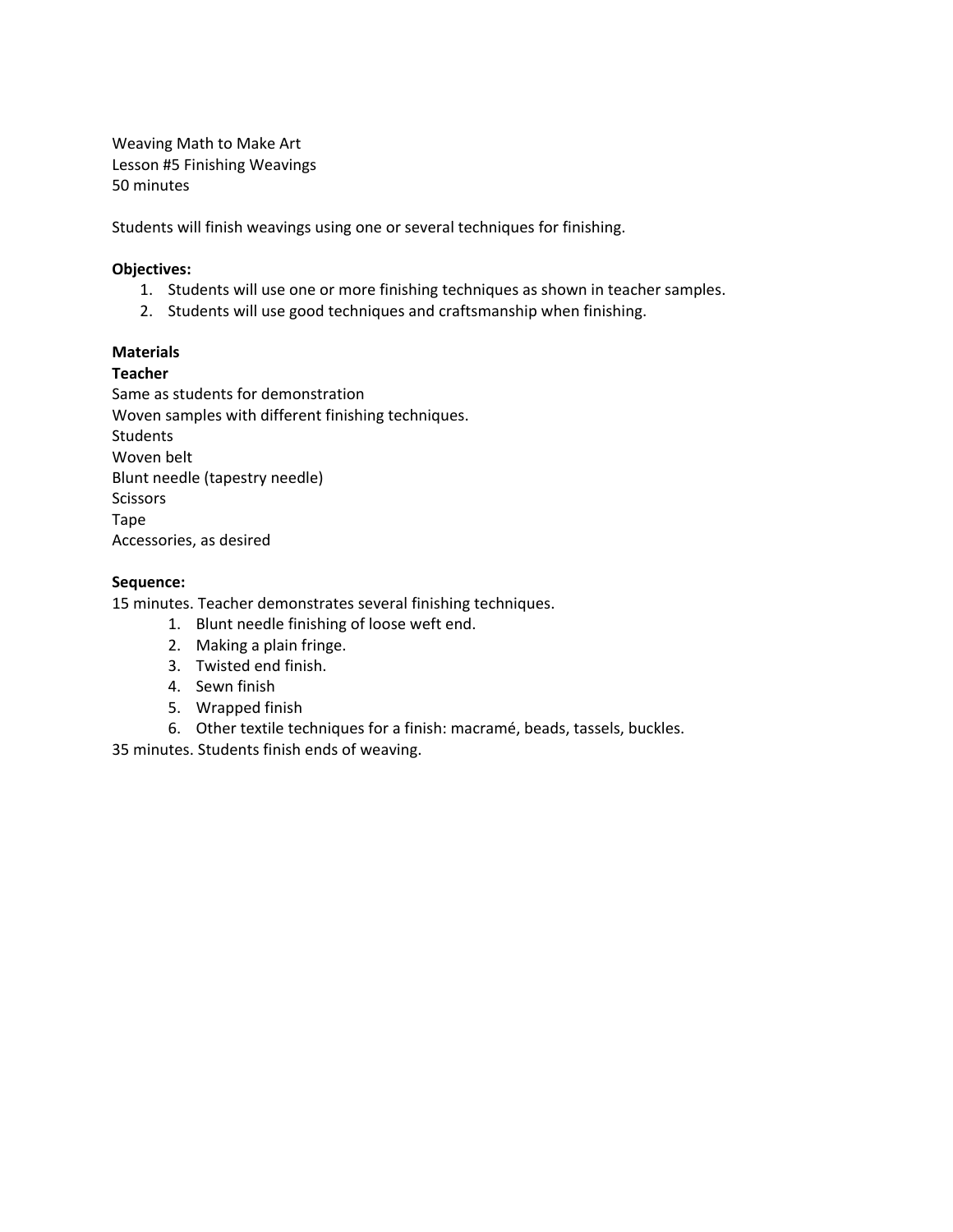Weaving Math to Make Art Additional activities and ideas

- 1. Critique with students as a group.
- 2. Students write comments to each other about weavings.
- 3. Students self-critique.
- 4. Make shoe laces, bookmarks, dog leashes, lanyards, bracelets, etc.
- 5. Read poetry on weaving as motivators.
- 6. As a local weaver to give a weaving demonstration.
- 7. Ask the weaving community to borrow a floor loom and let students take turns weaving.
- 8. Find out if your local art museum or natural history museum has textiles in their collections and either ask for a curator to visit your classroom or take a field trip to the museum to meet with the curator.